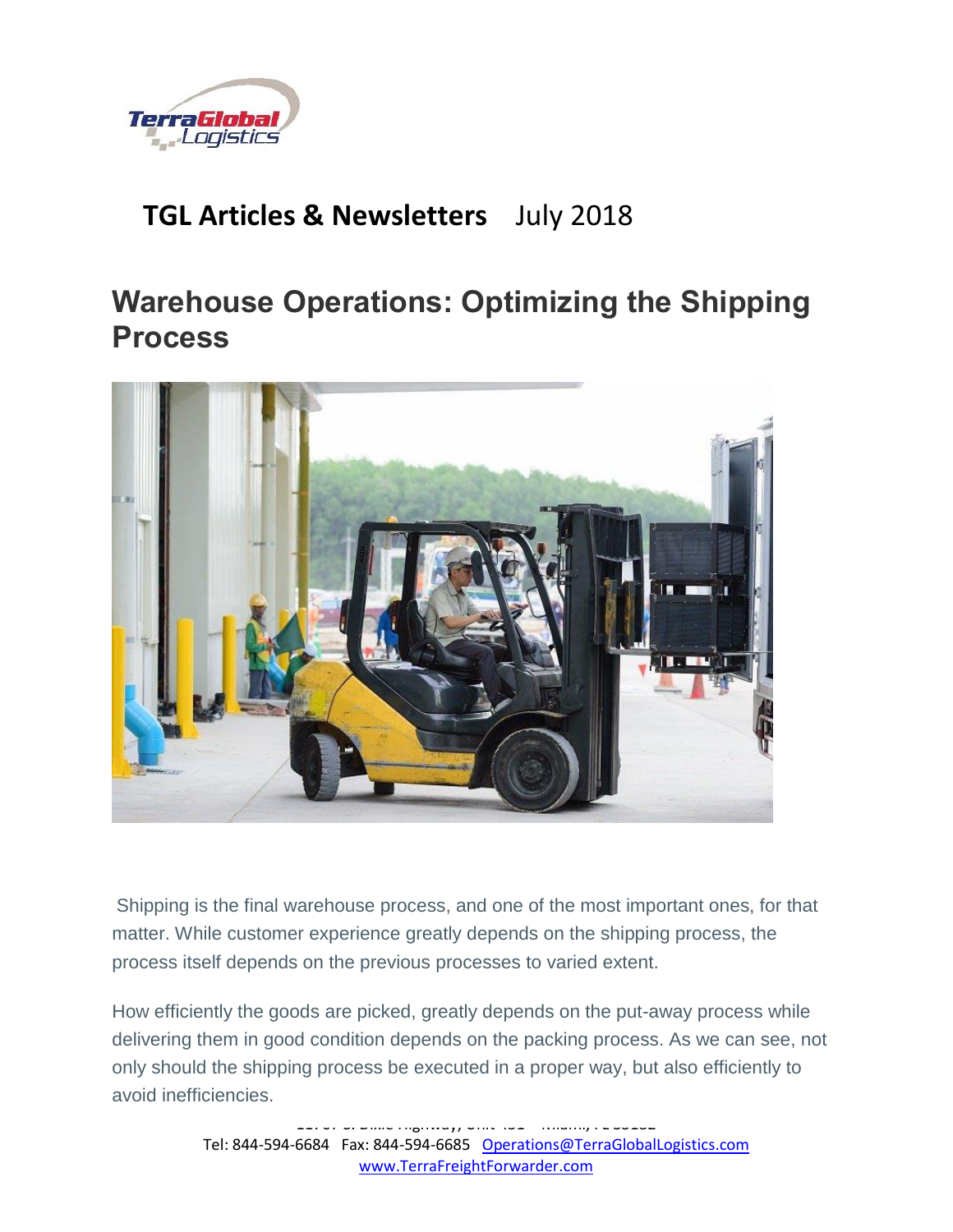

This article takes you through some of the warehouse operations that have a direct impact on the shipping process, as well as some of the best practices to optimize it.

# **Warehouse Shipping Objective**

It is essential to keep in mind that shipping is considered successful only if the right order is sorted and loaded, destined to the right customer through the right transit mode, and delivered on time.

Since shipping is the last warehouse process, it is important to keep in mind that all processes before it have a direct impact on its efficiency and effectiveness. Let's run through the processes which precede and those which comprise it.

## **Ordering**

If you need to process an order from a customer, communication is paramount. To avoid miscommunication and reduce costs, it is highly recommended to offer customers an online portal through which they can see their inventory, select the items they want to ship, and submit the order for processing.

Once the order is placed by the customer, the system must produce a picking list and/or loading guide with the items that the customer has selected. It is also recommended that the system provides special fields for customers to enter detailed instruction if needed, for e.g., re-packaging instructions.

While the portal will help address many of the problems related to the ordering process, other direct forms of communication such as phone, email, and messenger should also be available. Do require your customers to place orders through the online portal as much as possible. This will reduce errors, increase efficiency and accountability.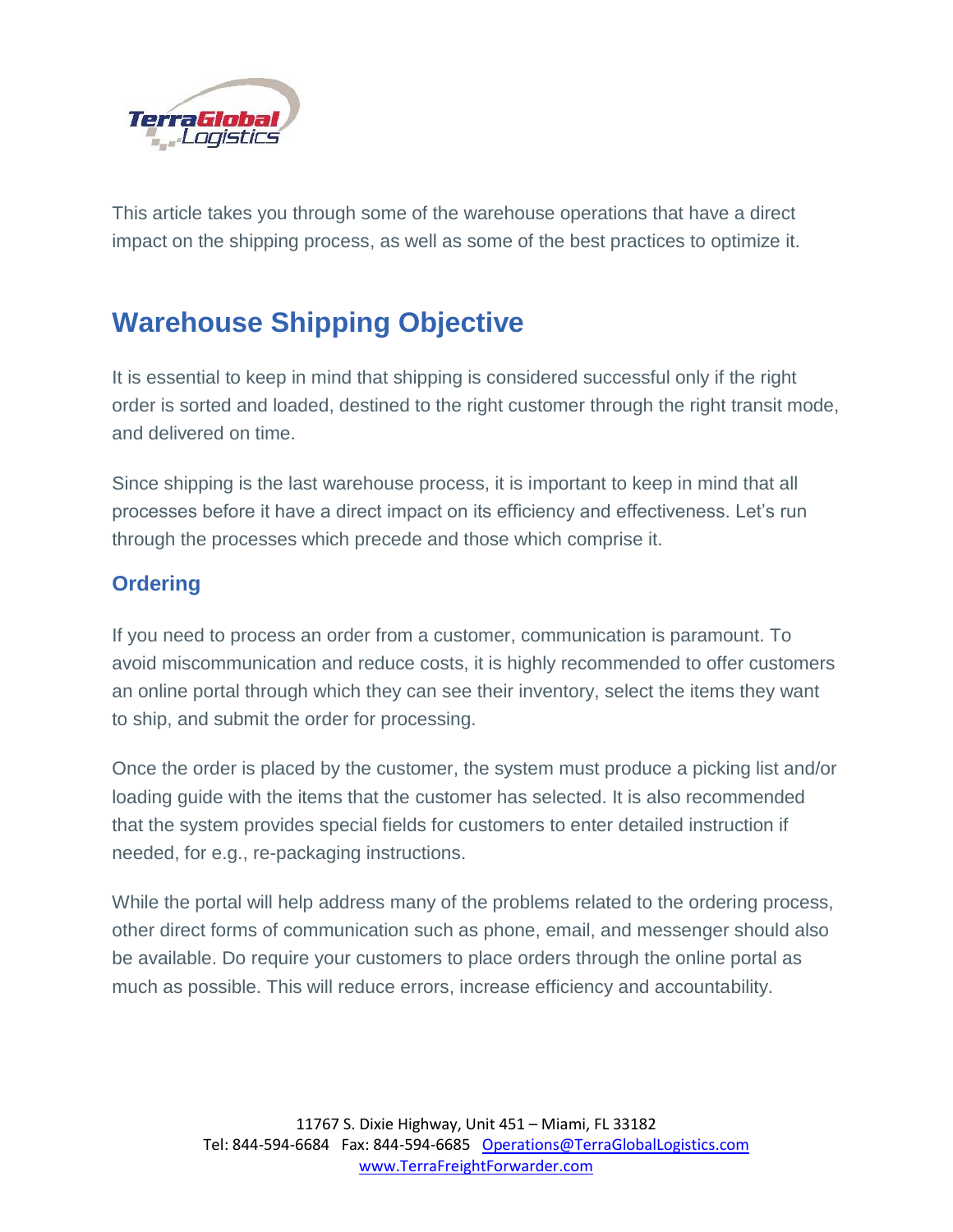

## **Put-away & Picking Processes – Right Technology and Methodology**

The put-away process may seem too far off from that of shipping, however, the location of goods has a great impact on it. If goods have been appropriately placed considering order frequency, lead times can be shortened effectively, thus rendering shipping more convenient and efficient.

Placing frequently ordered goods handy, occasionally ordered goods a little father, and rarely ordered items farther still helps reduce picking time.

Picking efficiency can be achieved by deploying the right picking methodology coupled with the right technology. [The use of wearable and mobile technology](https://articles.cyzerg.com/ready-for-mobility-solutions-wearable-warehouse-technology) can expedite the process by allowing pickers to freely move across the warehouse while Radio Frequency Identifiers (RFID) can tell them with exactitude where the goods are stored.

### **What is wearable & mobile technology?**

Warehouse mobile solutions include vehicle-mounted computers, smartphones, tablets, handheld scanners and mobile printers that allow warehouse personnel to freely move around the warehouse and remain fully connected regardless of location.

These technologies are becoming part of standard warehousing operations and are enabling uninterrupted flow of information across the business and supply chain, almost in real-time.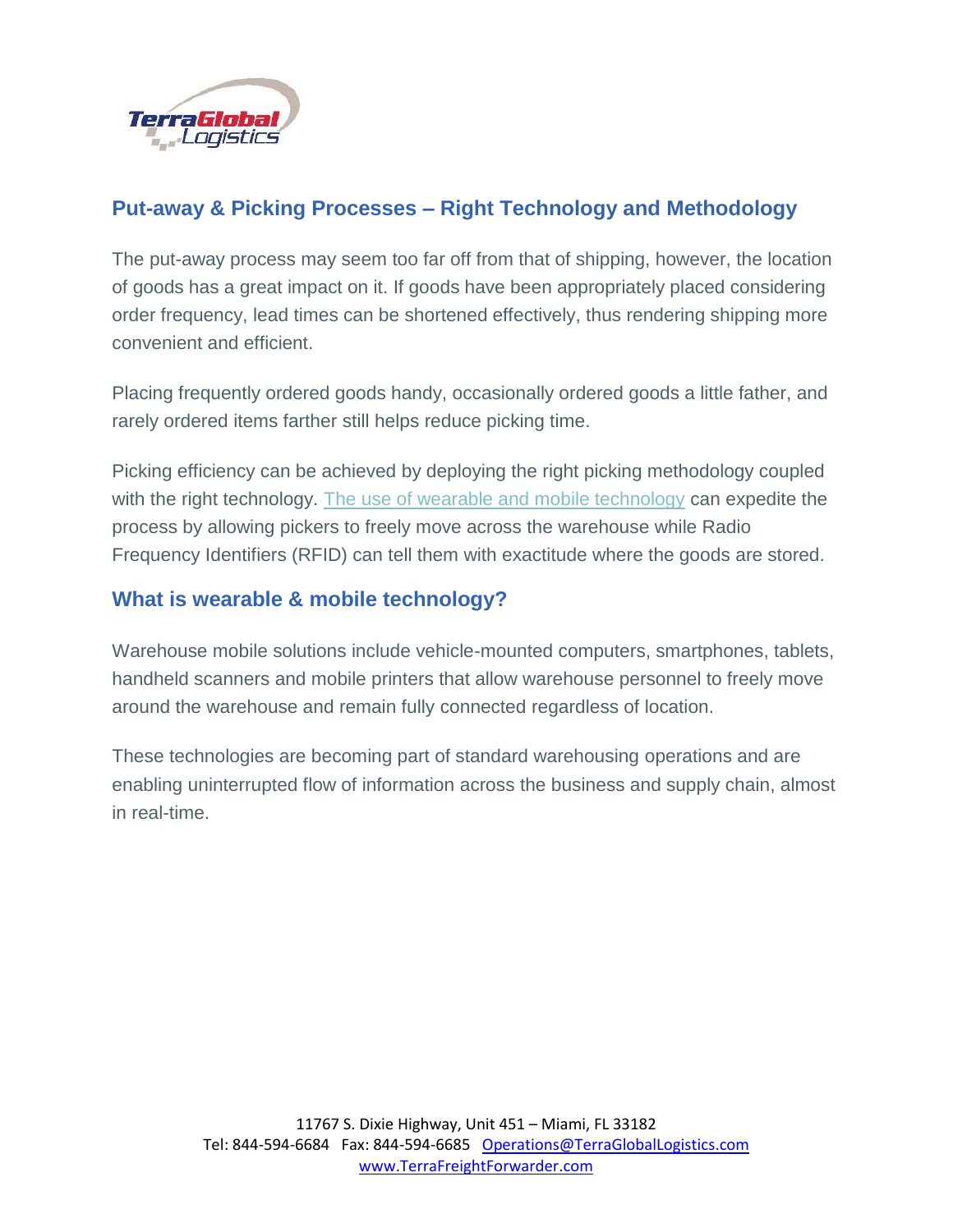



## **Packing and Labeling Processes – Automation**

Packing comes just before shipping, and thus affects the latter immensely. Here is how you can increase the warehouse process flow efficiency in this case:

#### **In case of individual items:**

When it comes to pulling one order at a time, packing and labeling them immediately is recommended – here mobile printers come very handy. As an added choice, you may also want to insert documents and invoices as you pack each order.

If there is a possibility of damage while in transit, add protective packing like foam pallets, polystyrene, air-filled bags, bubble wrap, shredded paper, etc. You might also want to have personnel performing quality control if there is a history of pickers damaging goods.

Since this is an activity that increases shipping time…

## *The trade-off is between doing it manually and automatizing it.*

If the cost of the time lost exceeds the cost of installing and running packaging machines like carton erectors and packing robots, automation is certainly the answer.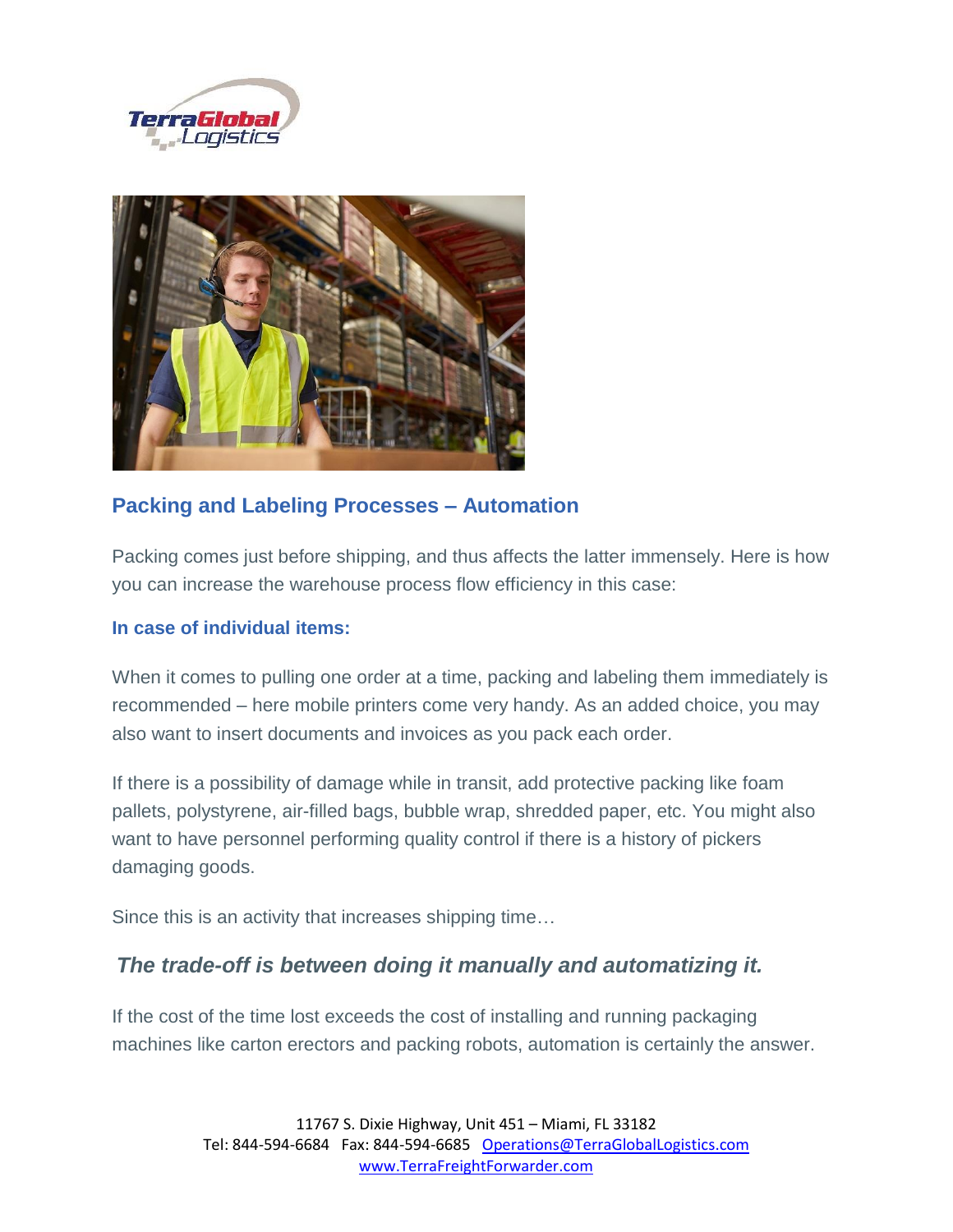



#### **In case of batch pick:**

Batch-picking does not allow packing and labeling like in the case of individual itempicking. This methodology will require you to separate each order and check for accuracy during the packing phase.

Here, a picking list and/or loading guide enumerating the products associated with an order and a barcode to compare what is being picked vs. what was ordered, can significantly reduce the problem of shipping the wrong items and/or wrong quantities.

Once the orders have been checked for accuracy, they are packed into cartons (depending on fragility, protective packing is added) and labeled. And once pick and pack operations have been accomplished without error, comes the turn for the shipping process itself.

### **Shipping Process**

Here you take the final measures to assign the transit mode and prepare shipment orders accordingly. It includes:

#### **Weighing and Dimensioning:**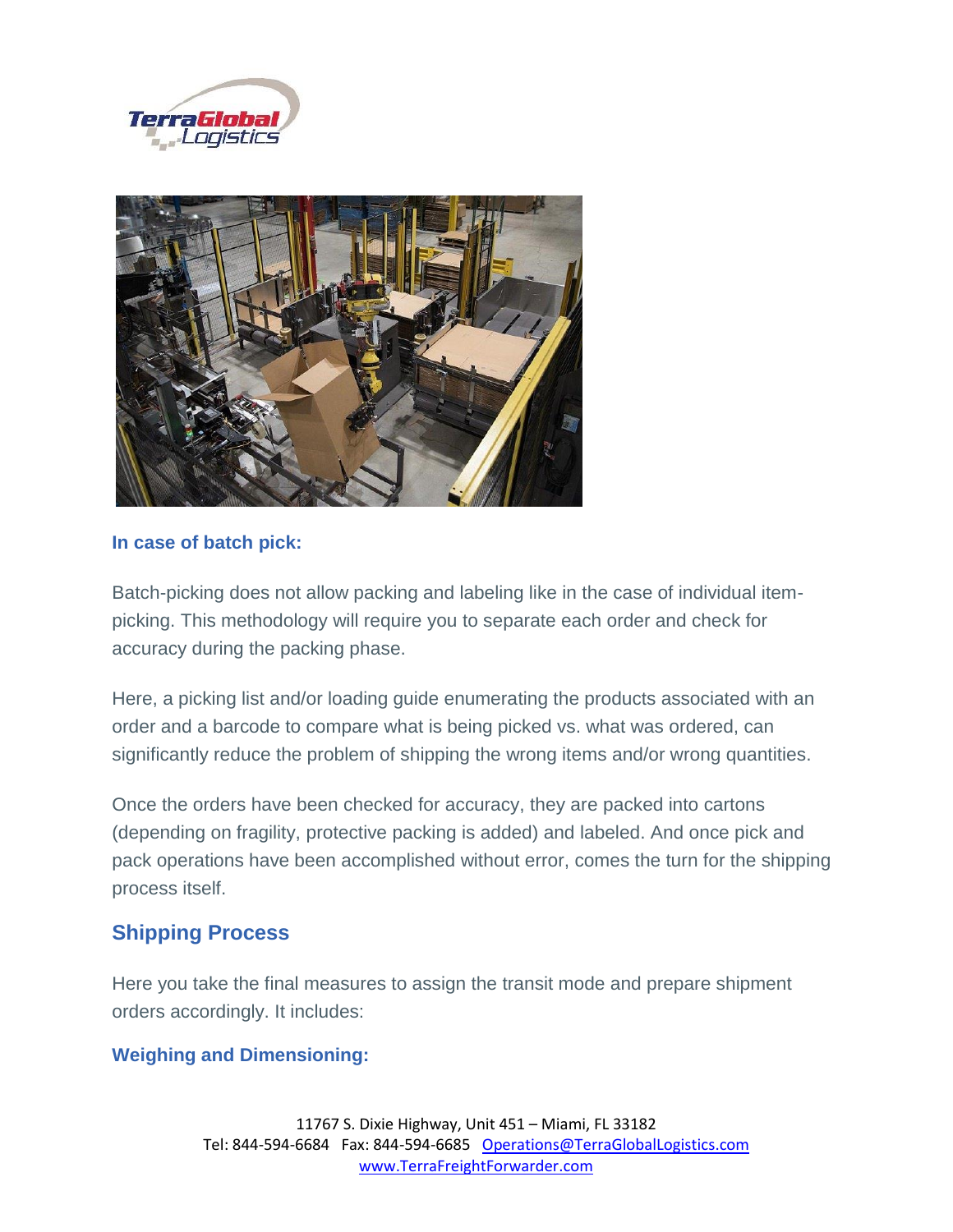

For some warehouses and distribution centers, the next thing is to measure weight and dimensions. In the case of parcels whether they are single items or consolidated cartons, some warehouses or distribution centers are required to record the weight and dimension on the label.

To do this efficiently while reducing the chances of error, it is recommended to implement an inline scale & dimensioner solution that is fully integrated with the Warehouse Management System (WMS). As the cargo moves down the conveyor, weight and dimensions are automatically captured and recorded in the WMS without having to stop the flow cargo.



#### **Documentation:**

In the absence of mandatory documentation (which will vary in each case), shipments can be stalled. Depending on the nature of shipment, here are a few documents that you may need:

> 11767 S. Dixie Highway, Unit 451 – Miami, FL 33182 Tel: 844-594-6684 Fax: 844-594-6685 [Operations@TerraGlobalLogistics.com](mailto:Operations@TerraGlobalLogistics.com) [www.TerraFreightForwarder.com](http://www.terrafreightforwarder.com/)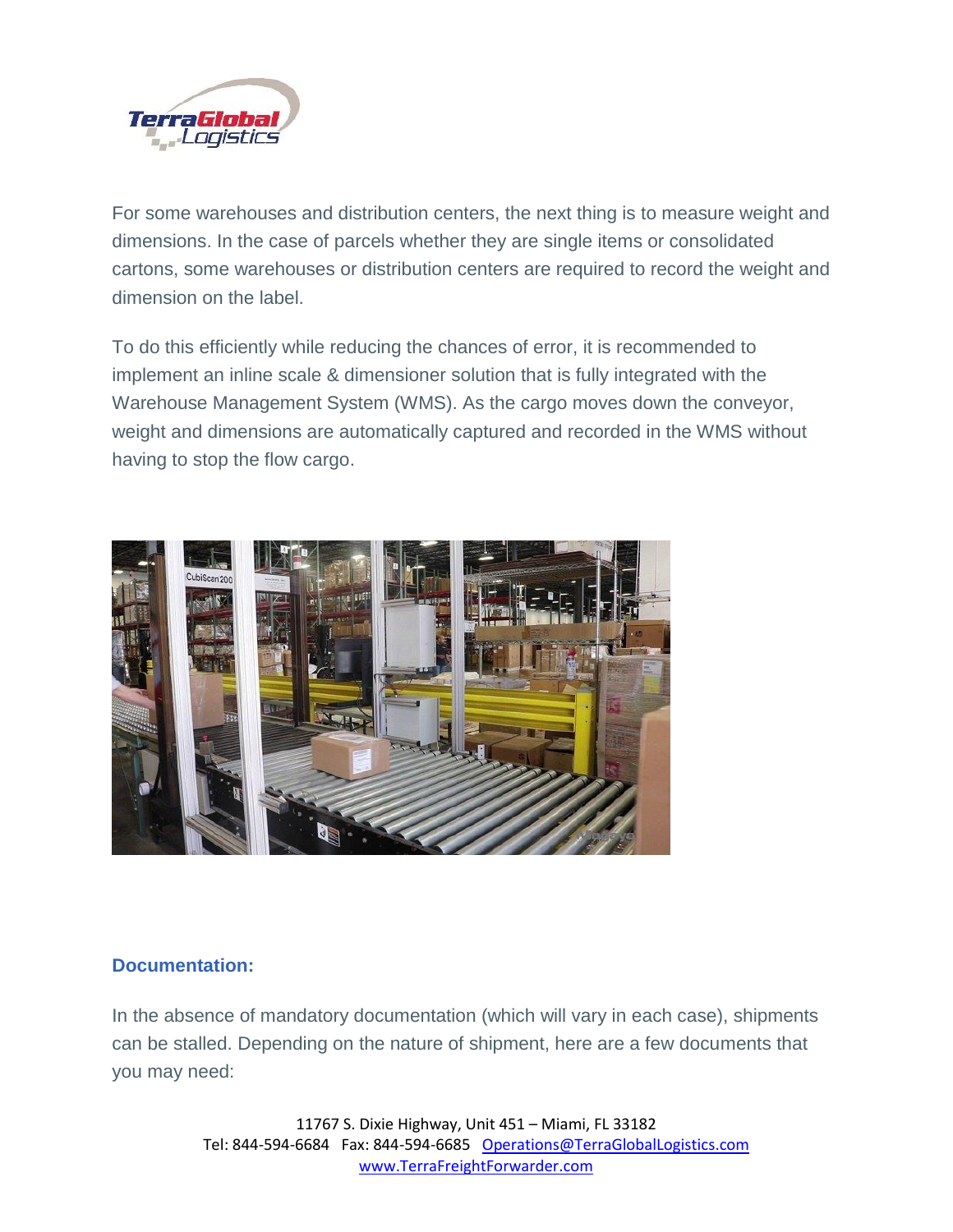

- Cargo Document
- Shipment Labels
- Bill of Landing
- Certificate of Origin
- Advanced Shipping Notice
- Export Declaration from Shipper
- Export License
- Inspection Certificate
- Insurance Certificate
- Invoice
- Export Packing List

If any of this documentation is required, having a WMS capable of producing it or having it on-hand/ready-to-use is critical.

#### **Loading:**

The basis for an efficient loading process is a well-planned load strategy. Either through standardization of cargo or a WMS that can produce a loading guide for shipping, personnel must have clear loading instructions on how to properly load the cargo.

It is recommended to rely on the WMS to produce such guides because they often take into consideration, package constraints and characteristics such as weight, dimensions, hazmat, fragility, and more.

To make this accurate, go for software that help you with pallet configuration, container planning and trailer loading to ensure optimum utilization of space and resources.

Another best practice that does not requires system involvement but can speed up the process is to have ready-to-ship-cargo in predetermined areas (loading queues or staging area) as close as possible to shipping docks.

Also, warehouse managers need to make sure that they have enough manpower and the required equipment to execute loading tasks.